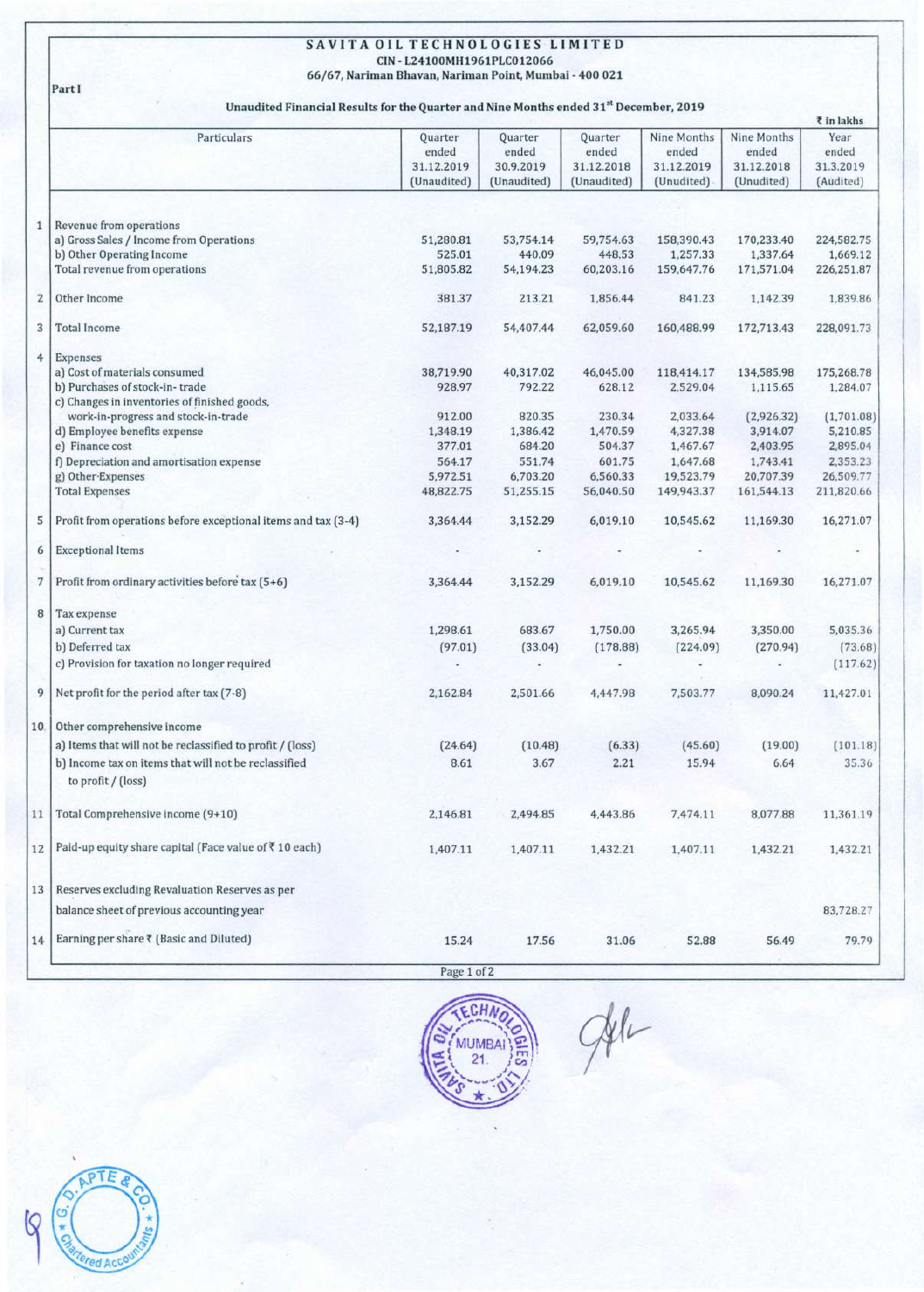## SAVITA OIL TECHNOLOGIES **LIMITED** CIN- L24100MH1961PLC012066

66/67, Nariman Bhavan, Nariman Point, Mumbai - 400 021

## Unaudited Segmentwise Revenue, Results, Segment Assets and Segment Liabilities

For the Quarter and Nine Months ended 31<sup>st</sup> December, 2019

|  |                                                              |             |             |                |             |             | ₹ in lakhs |
|--|--------------------------------------------------------------|-------------|-------------|----------------|-------------|-------------|------------|
|  |                                                              | Quarter     | Quarter     | <b>Ouarter</b> | Nine Months | Nine Months | Year       |
|  |                                                              | ended       | ended       | ended          | ended       | ended       | ended      |
|  |                                                              | 31.12.2019  | 30.9.2019   | 31.12.2018     | 31.12.2019  | 31.12.2018  | 31.3.2019  |
|  |                                                              | (Unaudited) | (Unaudited) | (Unaudited)    | (Unudited)  | (Unudited)  | (Audited)  |
|  | 1 Segment Revenues                                           |             |             |                |             |             |            |
|  | <b>Petroleum Products</b>                                    | 51,485.03   | 52,369.52   | 59,784.22      | 156,575.27  | 168,832.23  | 223,620.84 |
|  | <b>Wind Power</b>                                            | 445.17      | 1,902.25    | 557.52         | 3,413.56    | 3,604.55    | 4,112.48   |
|  | Other Unallocated                                            | 256.99      | 135.67      | 1,717.86       | 500.16      | 276.65      | 358.41     |
|  | Revenue / Income from Operations                             | 52,187.19   | 54,407.44   | 62,059.60      | 160,488.99  | 172,713.43  | 228,091.73 |
|  | 2 Segment Results                                            |             |             |                |             |             |            |
|  | Profit before taxation and<br>Finance Costs for each segment |             |             |                |             |             |            |
|  | <b>Petroleum Products</b>                                    | 4,200.82    | 2,801.35    | 7,027.24       | 11,291.63   | 12,816.85   | 18,191.82  |
|  | <b>Wind Power</b>                                            | (70.24)     | 1,321.31    | 67.43          | 1,811.25    | 1,990.90    | 2,057.55   |
|  | <b>TOTAL</b>                                                 | 4,130.58    | 4,122.66    | 7,094.67       | 13,102.88   | 14,807.75   | 20,249.37  |
|  | Less: i) Finance Costs<br>ii) Un-allocable expenditure       | 377.01      | 684.20      | 504.37         | 1,467.67    | 2,403.95    | 2,895.04   |
|  | net off un-allocable income                                  | 389.13      | 286.17      | 571.20         | 1,089.59    | 1,234.50    | 1,083.26   |
|  |                                                              | 766.14      | 970.37      | 1,075.57       | 2,557.26    | 3,638.45    | 3,978.30   |
|  | <b>Total Profit before tax</b>                               | 3,364.44    | 3,152.29    | 6,019.10       | 10,545.62   | 11,169.30   | 16,271.07  |
|  | 3 Segment Assets                                             |             |             |                |             |             |            |
|  | <b>Petroleum Products</b>                                    | 116,402.44  | 121,193.49  | 129,733.05     | 116,402.44  | 129,733.05  | 122,737.49 |
|  | <b>Wind Power</b>                                            | 9,439.80    | 9,566.14    | 10,623.53      | 9,439.80    | 10,623.53   | 9,504.79   |
|  | Unallocated                                                  | 11,812.20   | 8,267.00    | 5,660.56       | 11,812.20   | 5,660.56    | 10,898.90  |
|  | TOTAL                                                        | 137,654.44  | 139,026.63  | 146,017.14     | 137,654.44  | 146,017.14  | 143,141.18 |
|  | 4 Segment Liabilities                                        |             |             |                |             |             |            |
|  | <b>Petroleum Products</b>                                    | 47,303.51   | 51,915.92   | 61,865.77      | 47,303.51   | 61,865.77   | 56,178.71  |
|  | <b>Wind Power</b>                                            | 488.60      | 522.20      | 501.10         | 488.60      | 501.10      | 412.13     |
|  | Unallocated                                                  | 1,680.36    | 1,491.84    | 1,773.15       | 1,680.36    | 1,773.15    | 1,389.86   |
|  | <b>TOTAL</b>                                                 | 49,472.47   | 53,929.96   | 64,140.02      | 49,472.47   | 64,140.02   | 57,980.70  |
|  |                                                              |             |             |                |             |             |            |

Notes:

1 This statement has been prepared in accordance with the Companies (Indian Accounting Standards) Rules, 2015 (as amended) (Ind AS), prescribed under Section 133 of the Companies Act, 2013 and other recognized accounting practices and policies to the extent applicable.

<sup>2</sup> The format for the above unaudited quarterly results is in accordance with SEBI circular CIR/CFD/CMD/15/2015 dated 30<sup>th</sup> November, 2015 read with circular CIR/CFD/FAC/62/2016 dated 5<sup>th</sup> July, 2016.

3 The above unaudited financial results have been reviewed by the Audit Committee and approved by the Board of Directors at its meeting held on Monday, 3<sup>ra</sup> February, 2020.

 $4$  The Statutory Auditors have carried out a limited review of the financial results for the quarter ended  $31<sup>st</sup>$  December, 2019

5 Previous quarter's figures have been regrouped / rearranged wherever necessary to conform to those of current quarter classification.



Mumbai 3<sup>rd</sup> February, 2020



For Savita Oil Technologies Limited

 $G/N.$  Mehra<br>Chairman and Managing Director (DIN:00296615)